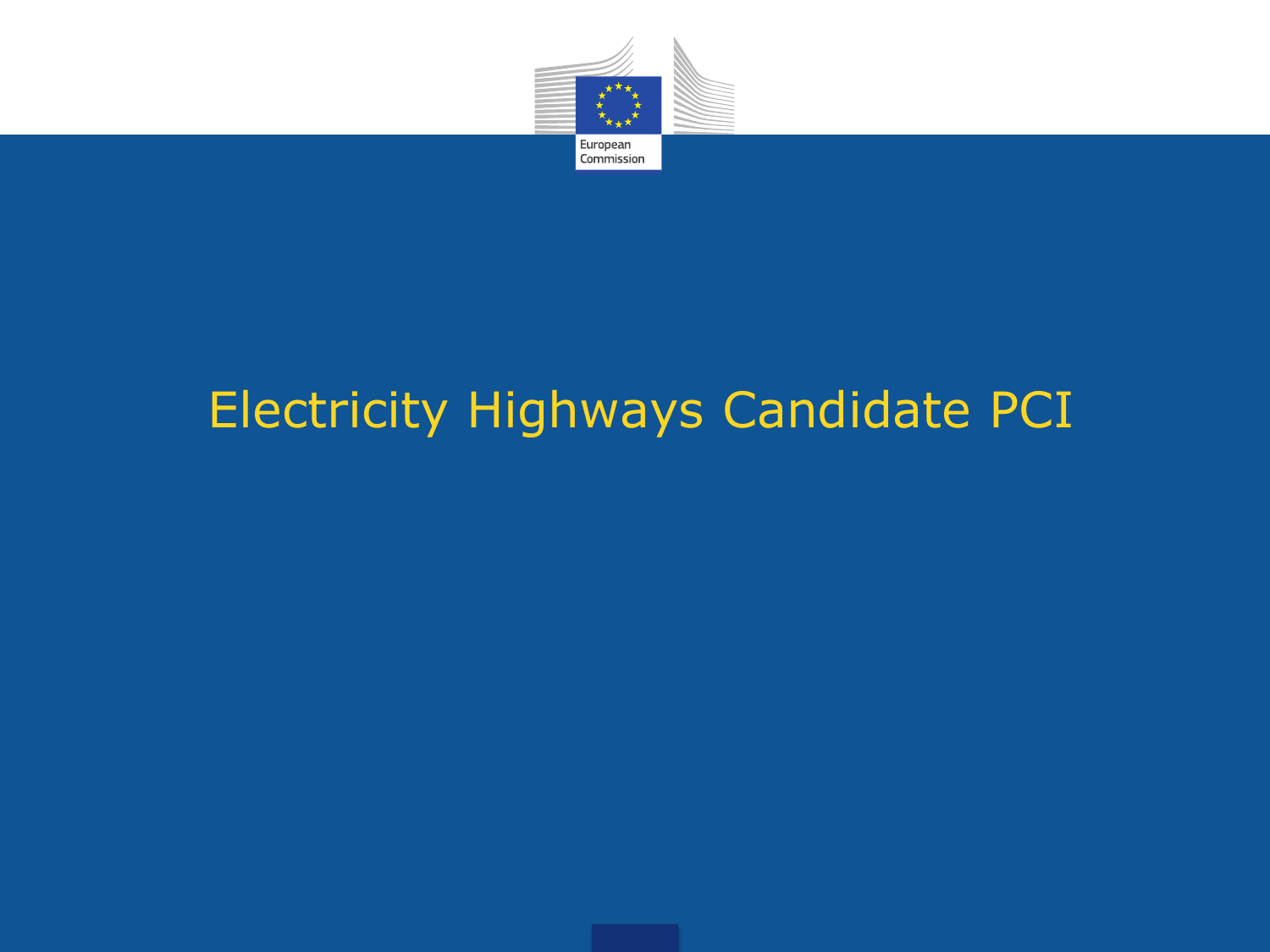

## **Priority area: Electricity Highways (EH)**

**The Electricity highways should be capable of:**

- **Accommodating ever-increasing wind surplus generation in and around the Northern and Baltic Seas and increasing renewable generation in the East and South of Europe and also North Africa;**
- **Connecting these new generation hubs with major storage capacities in the Nordic countries, the Alps and**  other regions with major consumption centres; and
- **Coping with an increasingly variable and decentralised electricity supply and flexible electricity demand.**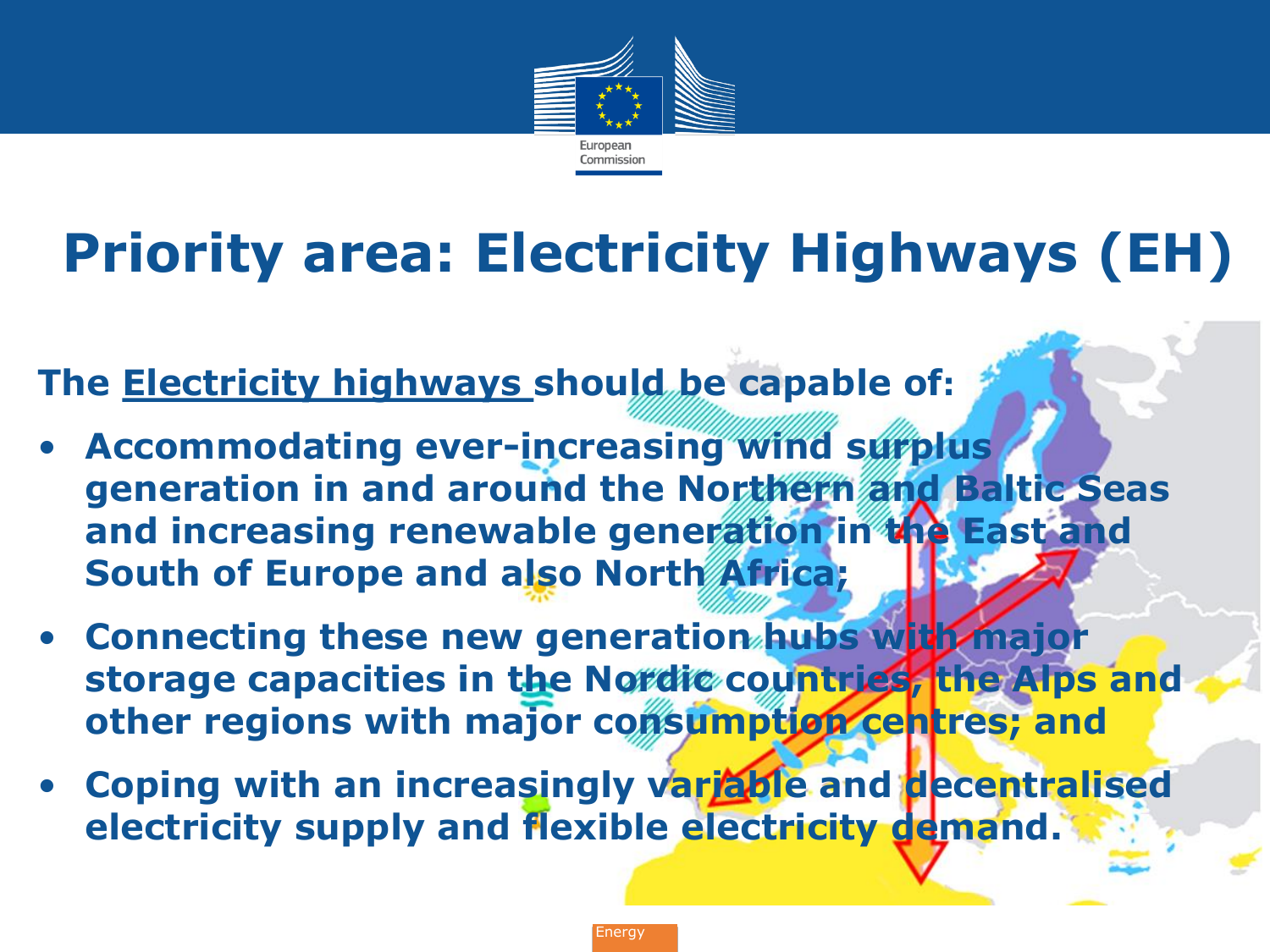

# **Electricity Highways (TEN-E regulation)**

• **Any physical equipment designed to allow transport of electricity on the high and extra-high voltage level, in view of connecting large amounts of electricity generation or storage located in one or several Member States or third countries with large-scale electricity consumption in one or several other Member States**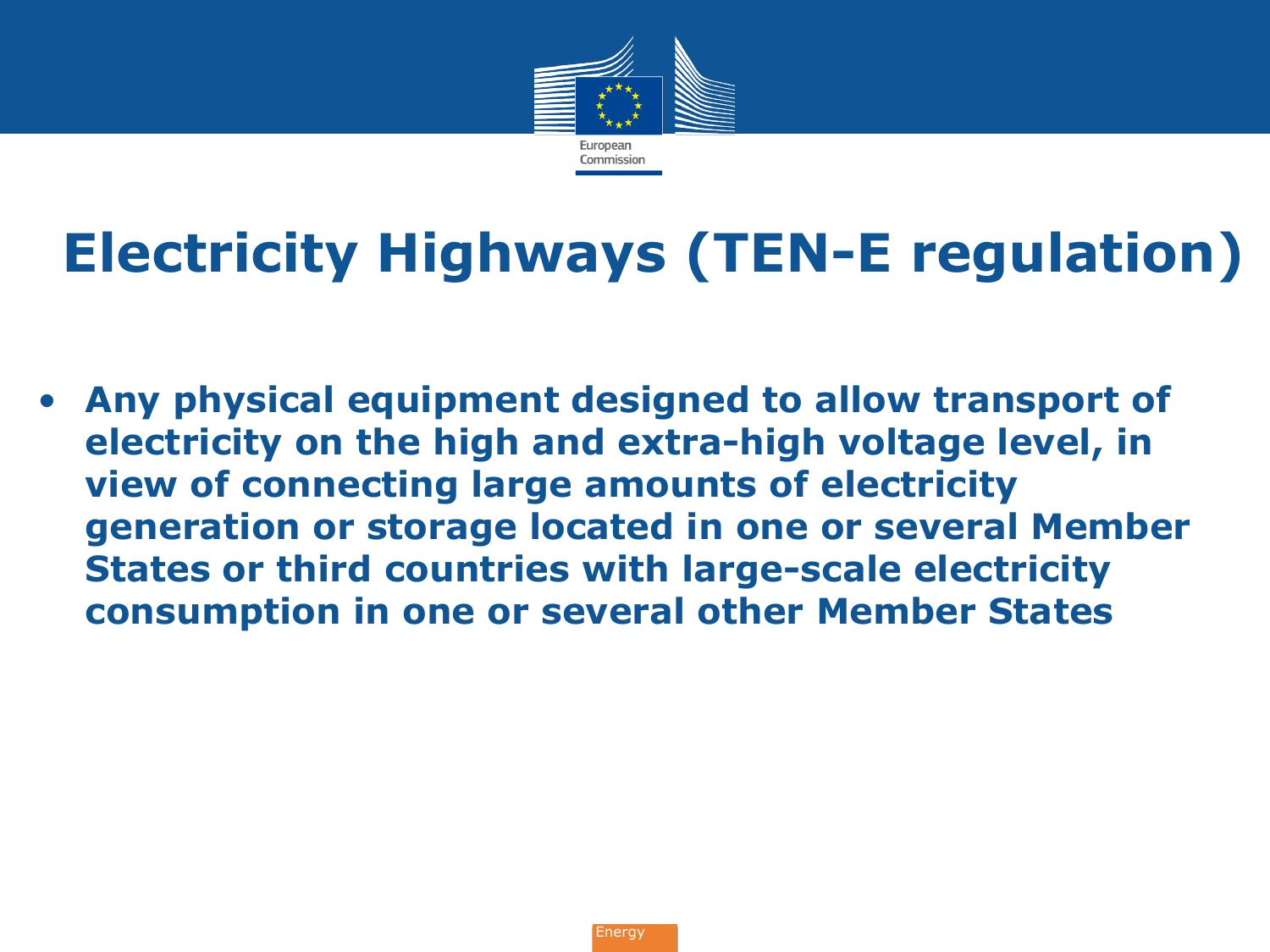

# **Electricity Highways**

- **Projects that fulfil these general criteria will be proposed to be double-labelled as electricity highways;**
- **Comments from Member States and project promoters by 10 September 2015;**
- **Final decision to be taken by the decision-making body**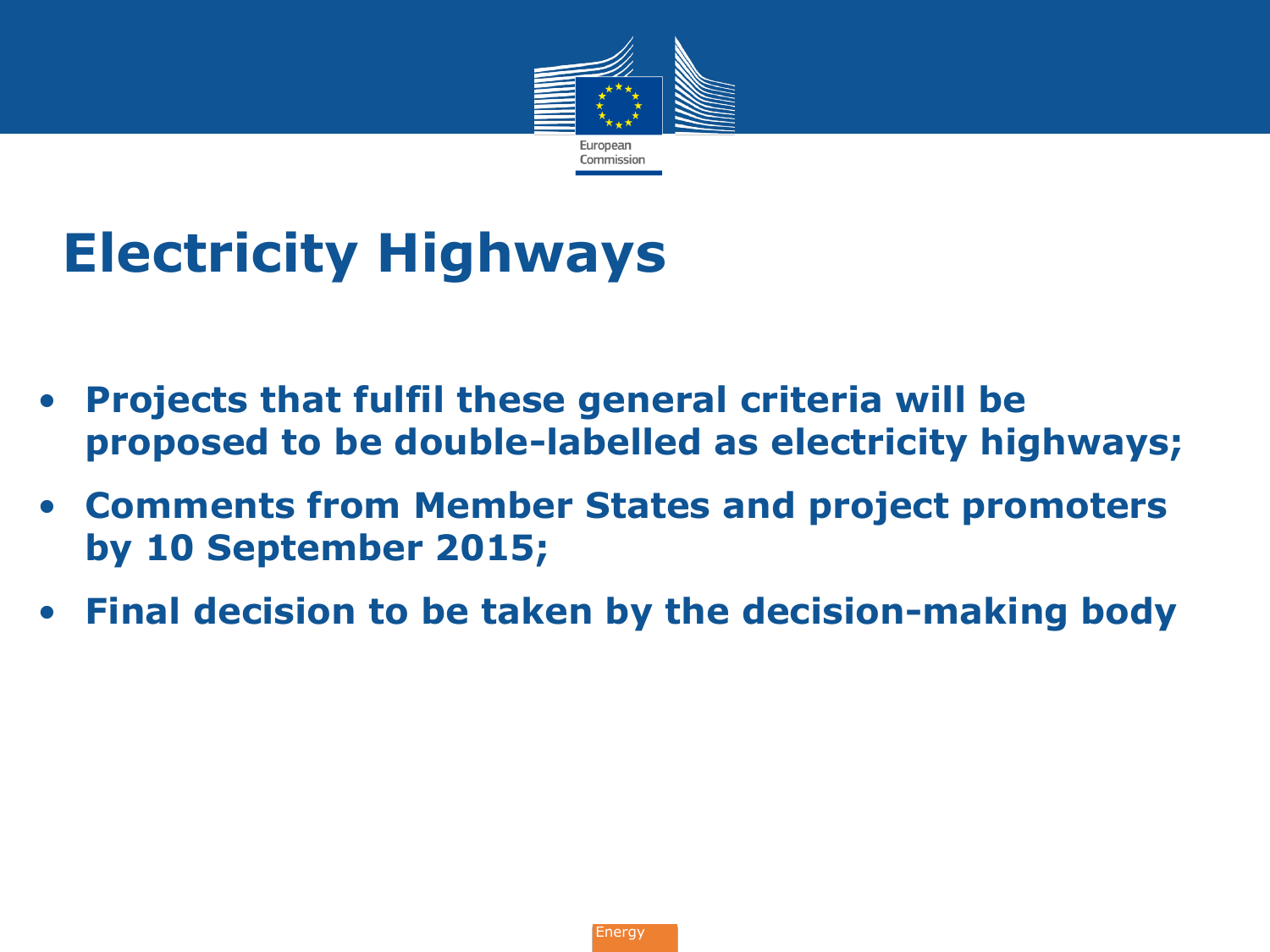

#### **NSOG electricity**

| 1.1.1  | Thames Estuary Cluster (NEMO)                              | Thames Estuary Cluster (NEMO Link)                                                    | <b>GB</b> | National Grid Interconnector<br>Holdings Limited, Elia SA/nv           | 74  | 443  |
|--------|------------------------------------------------------------|---------------------------------------------------------------------------------------|-----------|------------------------------------------------------------------------|-----|------|
| 1.3.1  | DKW-DE, Westcoast                                          | Interconnection between Endrup (DK) and<br>Niebüll (DE)                               | DK/DE     | Energinet.dk; TenneT TSO<br>GmbH                                       | 183 | 1018 |
| 1.3.2  | North South Eastern German Corridor<br>(one of 6 projects) | Internal line between Brunsbüttel and Niebüll<br>(DE)                                 | <b>DE</b> | <b>TenneT TSO GmbH</b>                                                 | 209 | 667  |
| 1.4.1  | DKW-DE, step 3                                             | Interconnection between Kassö (DK) and<br>Audorf (DE)                                 | DK/DE     | Energinet.dk; TenneT TSO<br>GmbH                                       | 39  | 144  |
| 1.4.2  | North South Eastern German Corridor<br>(one of 6 projects) | Internal line between Audorf and<br>Hamburg/Nord (DE)                                 | DE        | <b>TenneT TSO GmbH</b>                                                 | 209 | 148  |
| 1.4.3  | North South Eastern German Corridor<br>(one of 6 projects) | Internal line between Hamburg/Nord and<br>Dollern (DE)                                | DE        | <b>TenneT TSO GmbH</b>                                                 | 209 | 147  |
| 1.5    | <b>COBRA Cable</b>                                         | Endrup (DK) - Eemshaven (NL)                                                          | DK/NL     | TenneT and Energinet                                                   | 71  | 427  |
| 1.6    | Celtic Interconnector                                      | Great Island or Knockraha (IE) - La Martyre<br>(FR)                                   | IE/FR     | RTE, Eirgrid                                                           | 107 | 810  |
| 1.8    | Southern Norway - Germany<br>(Nord.Link)                   | Germany - Norway interconnection between<br>Wilster (DE) and Tonstad (NO) (NORD.LINK) | DE/NO     | TenneT TSO GmbH, Statnett<br>SF, KfW Kreditanstalt für<br>Wiederaufbau | 37  | 142  |
| 1.10.1 | <b>NSN</b>                                                 | Kvildall (NO) - Blythe (GB)                                                           | $NO-GB$   | Stattnet, National Grid                                                | 110 |      |
| 1.10.2 | <b>NorthConnect</b>                                        | Sima (NO)- Peterhead (GB)                                                             | $NO-GB$   | Northconnect KS                                                        | 190 | 1033 |
| New    | Interco Iceland-UK                                         | Interco Iceland-UK                                                                    | IS/UK     | Landsnet, Landsvirkjun and<br><b>National Grid</b>                     | 214 | 1082 |
| New    | Viking DKW-GB                                              | DKW-GB (Viking Link)                                                                  | DK/GB     | National Grid Interconnector<br>Holdings, Energinet.dk.                | 167 | 998  |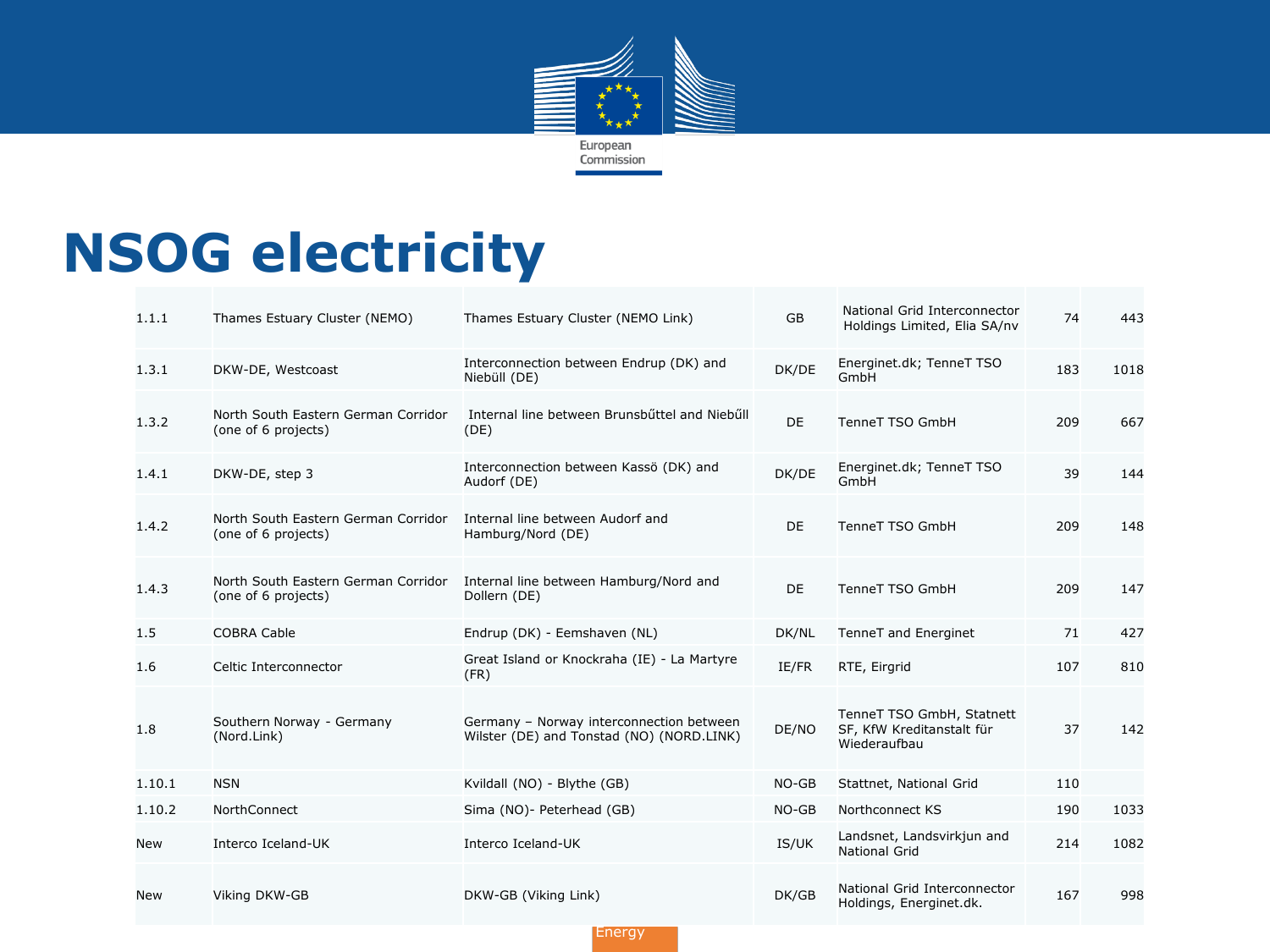

### **NSI West electricity**

| 2.7  | Western interconnection FR-ES          | Gatica (ES) - Aquitaine (Cubnezais)<br>(FR)                                             | ES/FR | RTE/REE                                    | 16  | 38  |
|------|----------------------------------------|-----------------------------------------------------------------------------------------|-------|--------------------------------------------|-----|-----|
| 2.9  | North South Western German<br>Corridor | North South Western German Corridor                                                     | DE.   | Amprion GmbH (DE);<br>TransnetBW GmbH (DE) | 134 | 660 |
| 2.10 | North South Eastern German<br>Corridor | Internal line between Brunsbüttel to<br>Großgartach, Wilster to Area<br>Grafenrheinfeld | DE    | TenneT TSO GmbH,<br>TransnetBW GmbH        | 164 | 664 |